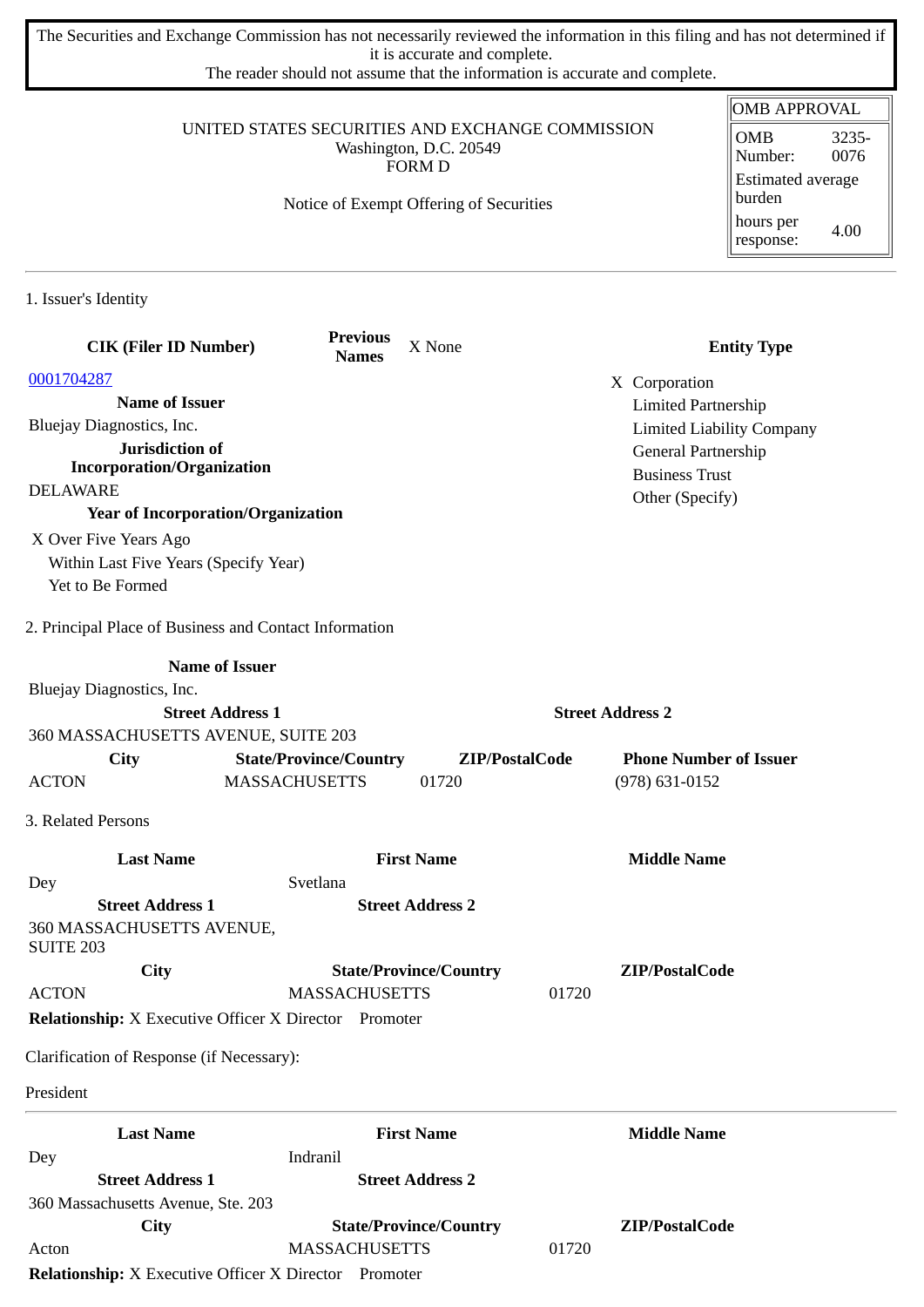| <b>Last Name</b>                                           | <b>First Name</b>             | <b>Middle Name</b>        |
|------------------------------------------------------------|-------------------------------|---------------------------|
| Wurth                                                      | Douglas                       |                           |
| <b>Street Address 1</b>                                    | <b>Street Address 2</b>       |                           |
| 18 East 77th Street                                        | <b>Apartment 5A</b>           |                           |
| City                                                       | <b>State/Province/Country</b> | ZIP/PostalCode            |
| New York                                                   | <b>NEW YORK</b>               | 10075                     |
| <b>Relationship:</b> Executive Officer X Director Promoter |                               |                           |
| Clarification of Response (if Necessary):                  |                               |                           |
| <b>Last Name</b>                                           | <b>First Name</b>             | <b>Middle Name</b>        |
| Chase                                                      | Donald                        |                           |
| <b>Street Address 1</b>                                    | <b>Street Address 2</b>       |                           |
| 39 Timber Ridge Road                                       |                               |                           |
| <b>City</b>                                                | <b>State/Province/Country</b> | ZIP/PostalCode            |
| West Springfield                                           | <b>MASSACHUSETTS</b>          | 01089                     |
| Relationship: Executive Officer X Director Promoter        |                               |                           |
| Clarification of Response (if Necessary):                  |                               |                           |
| <b>Last Name</b>                                           | <b>First Name</b>             | <b>Middle Name</b>        |
| Medhi                                                      | Mirza                         |                           |
| <b>Street Address 1</b>                                    | <b>Street Address 2</b>       |                           |
| 152 Newton Street                                          |                               |                           |
| <b>City</b>                                                | <b>State/Province/Country</b> | ZIP/PostalCode            |
| Weston                                                     | <b>MASSACHUSETTS</b>          | 02496                     |
| <b>Relationship:</b> Executive Officer X Director Promoter |                               |                           |
| Clarification of Response (if Necessary):                  |                               |                           |
| 4. Industry Group                                          |                               |                           |
| Agriculture                                                | <b>Health Care</b>            | Retailing                 |
| <b>Banking &amp; Financial Services</b>                    | Biotechnology                 |                           |
| <b>Commercial Banking</b>                                  |                               | Restaurants               |
| Insurance                                                  | Health Insurance              | Technology                |
| Investing                                                  | Hospitals & Physicians        | Computers                 |
| <b>Investment Banking</b>                                  | Pharmaceuticals               | Telecommunications        |
| Pooled Investment Fund                                     | X Other Health Care           | Other Technology          |
| Is the issuer registered as                                | Manufacturing                 | Travel                    |
| an investment company under                                | <b>Real Estate</b>            |                           |
| the Investment Company                                     |                               | Airlines & Airports       |
| Act of 1940?                                               | Commercial                    | Lodging & Conventions     |
| Yes<br>N <sub>o</sub>                                      | Construction                  | Tourism & Travel Services |
| Other Banking & Financial Services                         | <b>REITS &amp; Finance</b>    | Other Travel              |
| <b>Business Services</b>                                   | Residential                   | Other                     |
| Energy                                                     | <b>Other Real Estate</b>      |                           |
| <b>Coal Mining</b>                                         |                               |                           |
| <b>Electric Utilities</b>                                  |                               |                           |
|                                                            |                               |                           |
| <b>Energy Conservation</b>                                 |                               |                           |
| <b>Environmental Services</b>                              |                               |                           |
| Oil & Gas                                                  |                               |                           |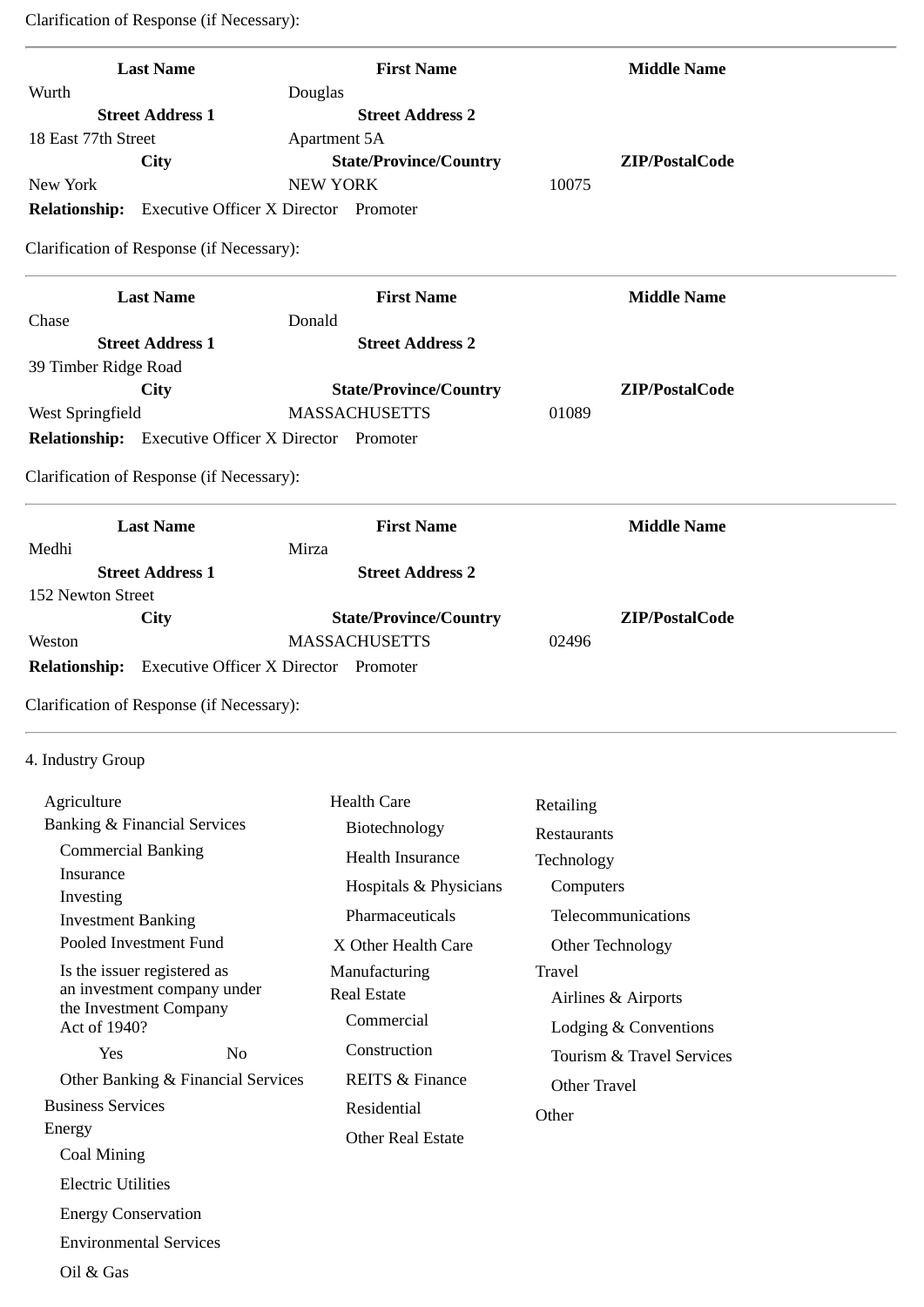## Other Energy

5. Issuer Size

| <b>Revenue Range</b>             | OR | <b>Aggregate Net Asset Value Range</b> |
|----------------------------------|----|----------------------------------------|
| No Revenues                      |    | No Aggregate Net Asset Value           |
| $$1 - $1,000,000$                |    | $$1 - $5,000,000$                      |
| $$1,000,001 - $5,000,000$        |    | $$5,000,001 - $25,000,000$             |
| $$5,000,001 -$<br>\$25,000,000   |    | $$25,000,001 - $50,000,000$            |
| $$25,000,001 -$<br>\$100,000,000 |    | \$50,000,001 - \$100,000,000           |
| Over \$100,000,000               |    | Over \$100,000,000                     |
| X Decline to Disclose            |    | Decline to Disclose                    |
| Not Applicable                   |    | Not Applicable                         |
|                                  |    |                                        |

6. Federal Exemption(s) and Exclusion(s) Claimed (select all that apply)

|                                            |                   | Investment Company Act Section 3(c) |  |  |
|--------------------------------------------|-------------------|-------------------------------------|--|--|
| Rule $504(b)(1)$ (not (i), (ii) or (iii))  | Section $3(c)(1)$ | Section $3(c)(9)$                   |  |  |
| Rule 504 (b) $(1)(i)$                      | Section $3(c)(2)$ | Section $3(c)(10)$                  |  |  |
| Rule 504 (b) $(1)(ii)$                     | Section $3(c)(3)$ | Section $3(c)(11)$                  |  |  |
| Rule 504 (b) $(1)(iii)$<br>$X$ Rule 506(b) | Section $3(c)(4)$ | Section $3(c)(12)$                  |  |  |
| Rule $506(c)$                              | Section $3(c)(5)$ | Section $3(c)(13)$                  |  |  |
| Securities Act Section 4(a)(5)             | Section $3(c)(6)$ | Section $3(c)(14)$                  |  |  |
|                                            | Section $3(c)(7)$ |                                     |  |  |

7. Type of Filing

|           | X New Notice Date of First Sale 2020-10-31 First Sale Yet to Occur |  |
|-----------|--------------------------------------------------------------------|--|
| Amendment |                                                                    |  |

8. Duration of Offering

Does the Issuer intend this offering to last more than one year? Yes X No

9. Type(s) of Securities Offered (select all that apply)

| X Equity                                                                                       | Pooled Investment Fund Interests   |
|------------------------------------------------------------------------------------------------|------------------------------------|
| Debt                                                                                           | Tenant-in-Common Securities        |
| Option, Warrant or Other Right to Acquire Another Security                                     | <b>Mineral Property Securities</b> |
| Security to be Acquired Upon Exercise of Option, Warrant or<br>Other Right to Acquire Security | Other (describe)                   |

10. Business Combination Transaction

Is this offering being made in connection with a business combination transaction, such is this oriering being made in connection with a business combination transaction, such Yes X No<br>as a merger, acquisition or exchange offer?

Clarification of Response (if Necessary):

11. Minimum Investment

Minimum investment accepted from any outside investor \$0 USD

12. Sales Compensation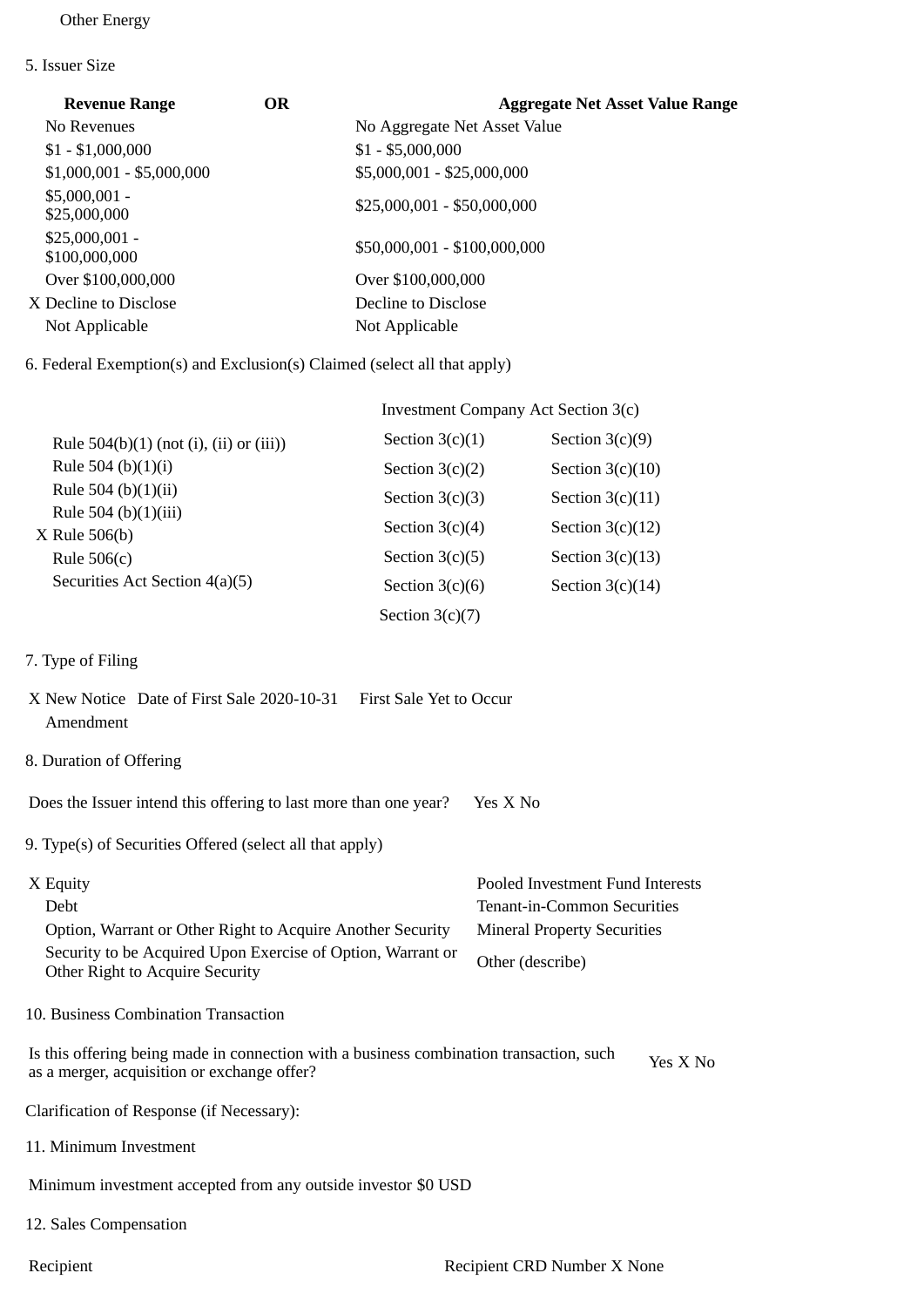| (Associated) Broker or Dealer X None                                                                          |                      | (Associated) Broker or Dealer CRD<br>Number | X None             |
|---------------------------------------------------------------------------------------------------------------|----------------------|---------------------------------------------|--------------------|
| <b>Street Address 1</b>                                                                                       |                      | <b>Street Address 2</b>                     |                    |
| City                                                                                                          |                      | State/Province/Country                      | ZIP/Postal<br>Code |
| State(s) of Solicitation (select all that apply)<br>Check "All Statesâ€∏ or check individual<br><b>States</b> | All<br><b>States</b> | Foreign/non-US                              |                    |
| 13. Offering and Sales Amounts                                                                                |                      |                                             |                    |
| \$1,003,608 USD or<br><b>Total Offering Amount</b>                                                            | Indefinite           |                                             |                    |
| <b>Total Amount Sold</b><br>\$1,003,608 USD                                                                   |                      |                                             |                    |
| \$0 USD or<br>Total Remaining to be Sold                                                                      | Indefinite           |                                             |                    |
| Clarification of Response (if Necessary):                                                                     |                      |                                             |                    |
| 14. Investors                                                                                                 |                      |                                             |                    |

Select if securities in the offering have been or may be sold to persons who do not qualify as accredited investors, and enter the number of such non-accredited investors who already have invested in the offering. Regardless of whether securities in the offering have been or may be sold to persons who do not qualify as accredited investors, enter the total number of investors who already have invested in the offering:

15. Sales Commissions & Finder's Fees Expenses

Provide separately the amounts of sales commissions and finders fees expenses, if any. If the amount of an expenditure is not known, provide an estimate and check the box next to the amount.

1

| <b>Sales Commissions</b> | \$0 USD Estimate |
|--------------------------|------------------|
| Finders' Fees            | \$0 USD Estimate |

Clarification of Response (if Necessary):

## 16. Use of Proceeds

Provide the amount of the gross proceeds of the offering that has been or is proposed to be used for payments to any of the persons required to be named as executive officers, directors or promoters in response to Item 3 above. If the amount is unknown, provide an estimate and check the box next to the amount.

\$0 USD Estimate

Clarification of Response (if Necessary):

Signature and Submission

Please verify the information you have entered and review the Terms of Submission below before signing and clicking SUBMIT below to file this notice.

## Terms of Submission

In submitting this notice, each issuer named above is:

- Notifying the SEC and/or each State in which this notice is filed of the offering of securities described and undertaking to furnish them, upon written request, in the accordance with applicable law, the information furnished to offerees.\*
- Irrevocably appointing each of the Secretary of the SEC and, the Securities Administrator or other legally designated officer of the State in which the issuer maintains its principal place of business and any State in which this notice is filed, as its agents for service of process, and agreeing that these persons may accept service on its behalf, of any notice, process or pleading, and further agreeing that such service may be made by registered or certified mail, in any Federal or state action, administrative proceeding, or arbitration brought against the issuer in any place subject to the jurisdiction of the United States, if the action, proceeding or arbitration (a) arises out of any activity in connection with the offering of securities that is the subject of this notice, and (b) is founded, directly or indirectly, upon the provisions of: (i) the Securities Act of 1933, the Securities Exchange Act of 1934, the Trust Indenture Act of 1939, the Investment Company